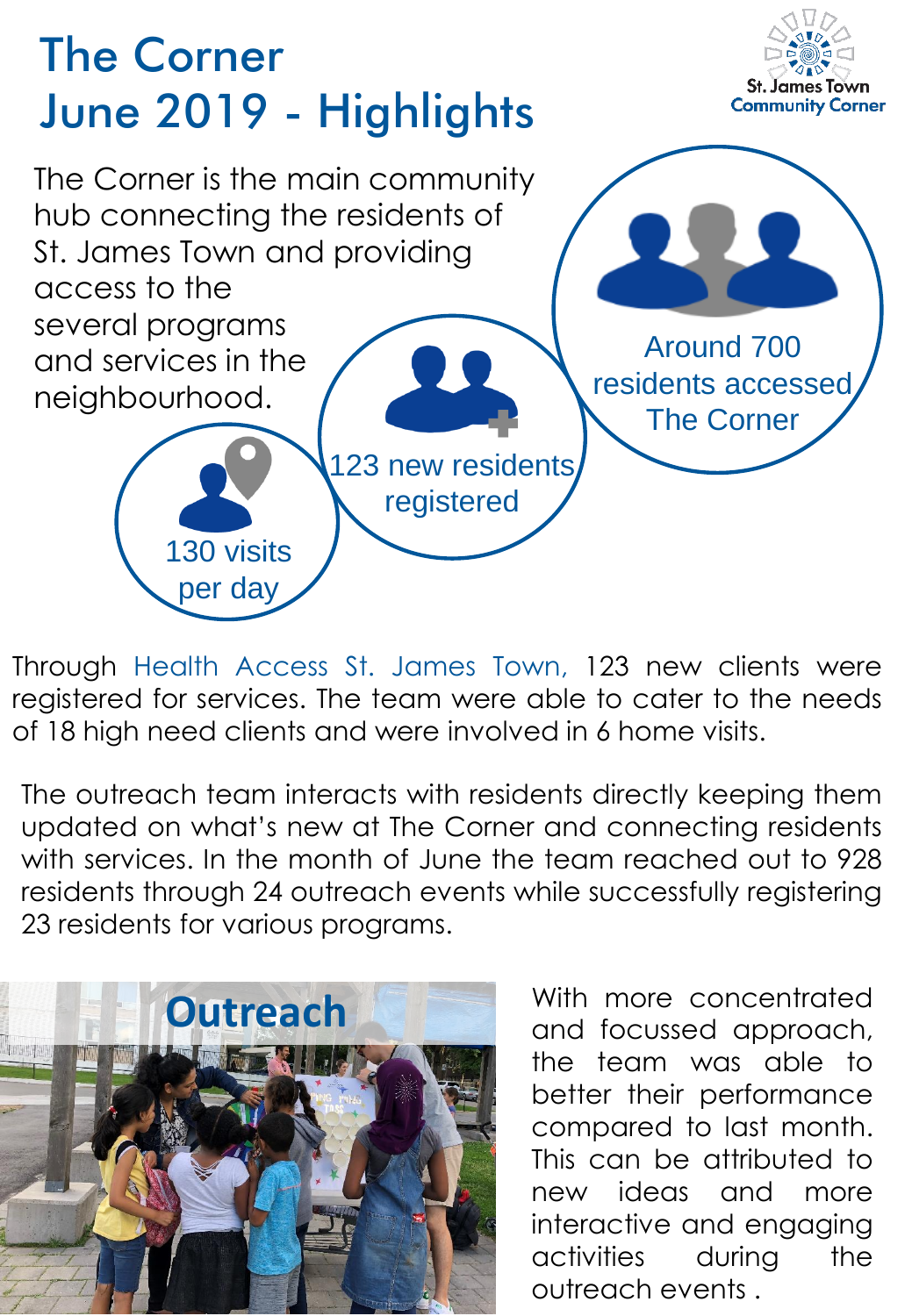# Community Engagement

The Corner and The New Common have been conducting weekly large community engagement programs. This is a great way to build awareness and form new connections. Events include fun and interactive activities for residents.



Residents during a documentary screening as part of the Indigenous History Month Celebrations at The Corner.

### New Initiatives

Woodgreen Community Services will be working more closely with The Corner to support newcomers to Canada. In September, three new programs will be made available at The Corner: English Classes for Internationally Trained Professionals, English Classes for Moms, and finally, English classes for jobs.

TrustD Space is developing a new web platform where community members, service providers and other stakeholders can meaningfully engage with one another around events, programs and community services.